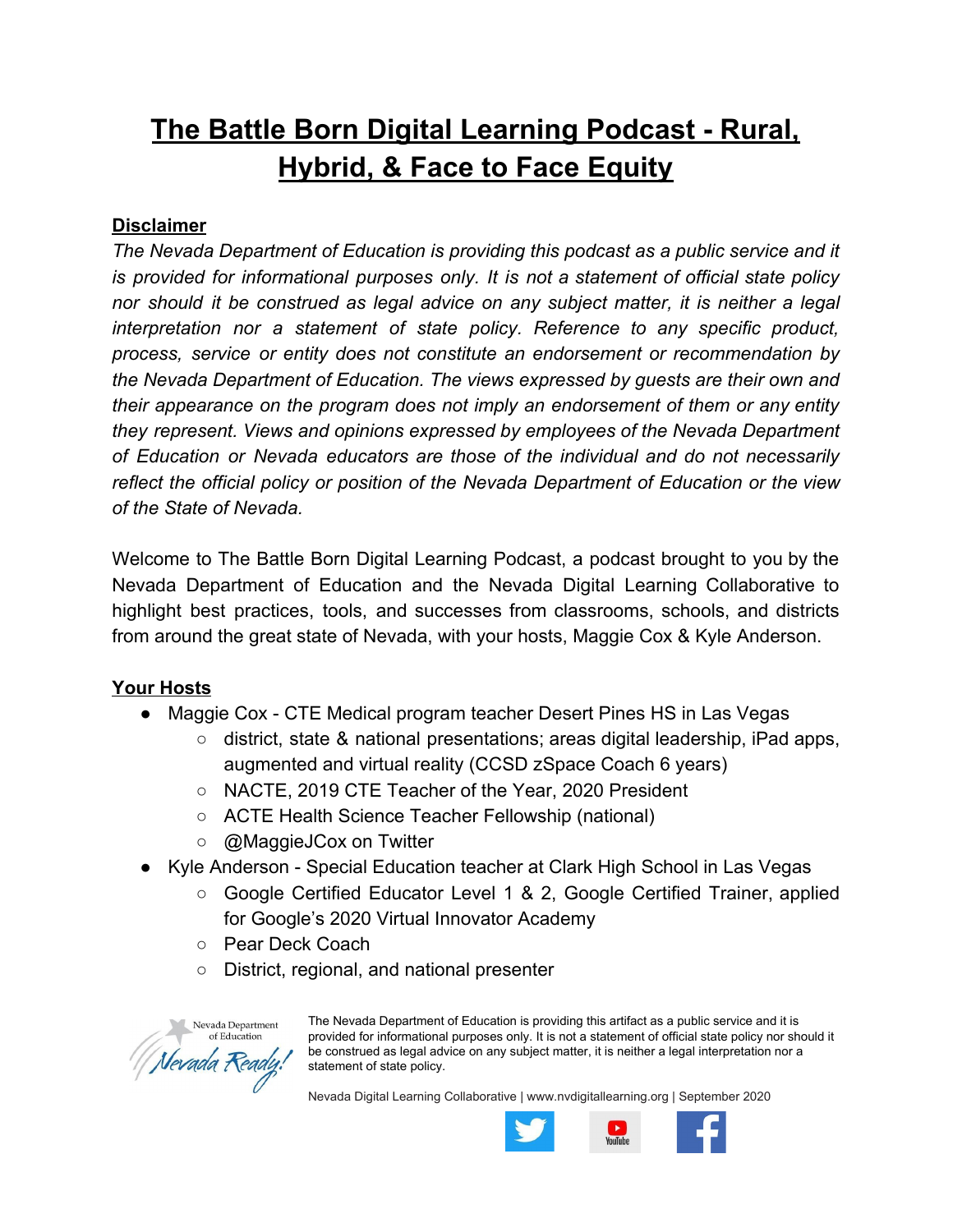- Author of [To The Edge: Successes & Failures Through Risk-Taking](http://bit.ly/totheedgeedu)
- Author of an educational blog at [www.andersonedtech.net](http://www.andersonedtech.net/)
- @ Anderson Ed Tech on Twitter

### **Today's Guests**

- Nate Waite: I have been working in public education in Nevada since the last century, 1997 to be specific. I worked as a high school Science and Spanish teacher and basketball, soccer, and golf coach for 18 years before transitioning to coaching and professional development. I worked with the 1:1 implementation and technology coaching for 3 years with the NR21 project, and most recently have worked with NWRPDP as an Innovations and Professional Learning Facilitator. I am a Boise State alum and superfan and a FC Barcelona addict. I love collaborating and working with others. Find out more about me at bit.ly/meetnatew8 or connect on twitter @tristodrico.
- Sarah DeSart: Sarah Aynsley DeSart is extremely passionate about education and technology in education. She has been teaching for the past 17 years. Currently, she is the Technology Coordinator for Elementary in Elko County School District. She taught at Adobe Middle School in Elko, Nevada for 13 years, where she taught middle school social studies. As part of the Nevada Ready 21 Program, Adobe Middle School was a 1:1 school and Sarah is the Technology Integration Coach. She is enthusiastic about encouraging all teachers to integrate technology into each and every class. She is a Google Certified Educator Level 2, along with Brainpop, GoGuardian, Clever, Quizizz, Edpuzzle, Kahoot and Nearpod. She has taught professional development classes on the Google Apps for Education and presents at conferences. Sarah holds a bachelor degree in Social Science Education and a master's in Technology Leadership. Another love for Sarah is travel, she loves to see new places and plan for her next adventure, she has visited 43 out of the 50 states, Europe four times, and Australia. You can find her on Twitter at @picklesnlemons, Sarah's motto is "we can solve the pickles of education by turning lemons into lemonade with edtech"
- Mark Ochs: Mark Ochs is the STEM Lab Teacher at Sky Ranch MS in Sparks, Nevada. Mark has taught STEM Labs in Washoe County for the past eight years. Connect with Markvia twitter and instagram @ochsstem.



The Nevada Department of Education is providing this artifact as a public service and it is provided for informational purposes only. It is not a statement of official state policy nor should it be construed as legal advice on any subject matter, it is neither a legal interpretation nor a statement of state policy.

Nevada Digital Learning Collaborative | [www.nvdigitallearning.org](http://www.nvdigitallearning.org/) | September 2020